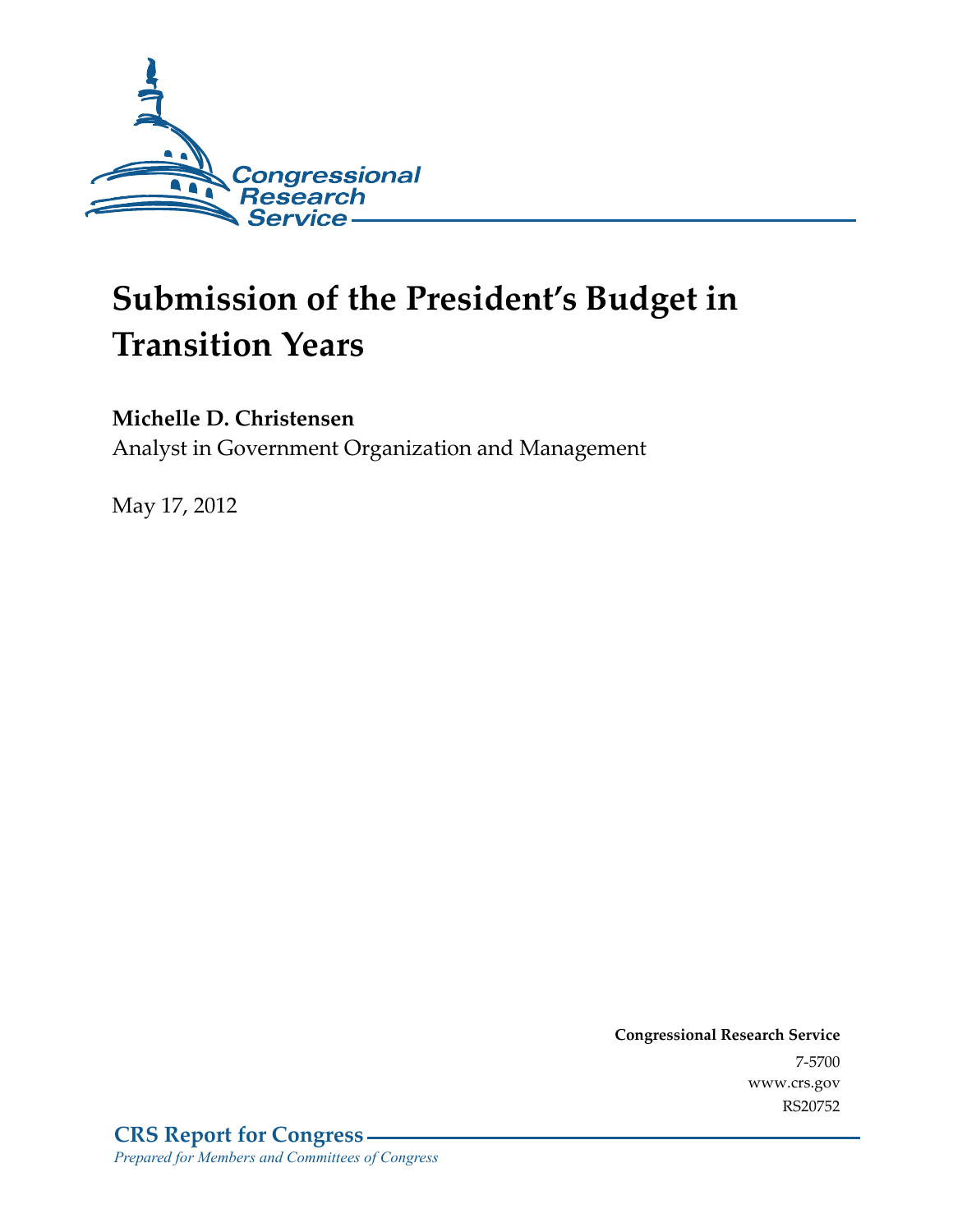## **Summary**

At the time of a presidential transition, one question commonly asked is whether the outgoing or incoming President submits the budget for the upcoming fiscal year.

Under past practices, outgoing Presidents in transition years submitted a budget to Congress just prior to leaving office, and incoming Presidents usually revised them. Six incoming Presidents— Dwight Eisenhower, John Kennedy, Richard Nixon, Gerald Ford, Jimmy Carter, and Ronald Reagan—revised their predecessor's budget shortly after taking office, while only two Presidents during this period, Lyndon Johnson and George H. W. Bush, chose not to do so.

The deadline for submission of the President's budget, which has been changed several times over the years, was set in 1990 as "on or after the first Monday in January but not later than the first Monday in February of each year." The change made it possible for an outgoing President, whose term ends on January 20, to leave the annual budget submission to his successor.

The three outgoing Presidents since the 1990 change—George H. W. Bush, Bill Clinton, and George W. Bush—exercised this option. Accordingly, the budget was submitted in 1993, 2001, and 2009 by the three incoming Presidents (Bill Clinton for FY1994, George W. Bush for FY2002, and Barack Obama for FY2010).

Before President Barack Obama, the last three incoming Presidents that submitted a budget or revised their predecessor's budget (Ronald Reagan, Bill Clinton, and George W. Bush) did not submit detailed budget proposals during their transitions until early April; however, each of them advised Congress regarding the general contours of their economic and budgetary policies in a special message submitted to Congress in February concurrently with a presentation made to a joint session of Congress.

President Barack Obama followed a comparable approach. He delivered an address on his economic and budget plan to a joint session of Congress on February 24, 2009, and submitted an overview document two days later. He submitted his detailed budget proposal on May 7, 2009, and submitted additional supplemental volumes four days later, on May 11, 2009.

This report will be updated as developments warrant.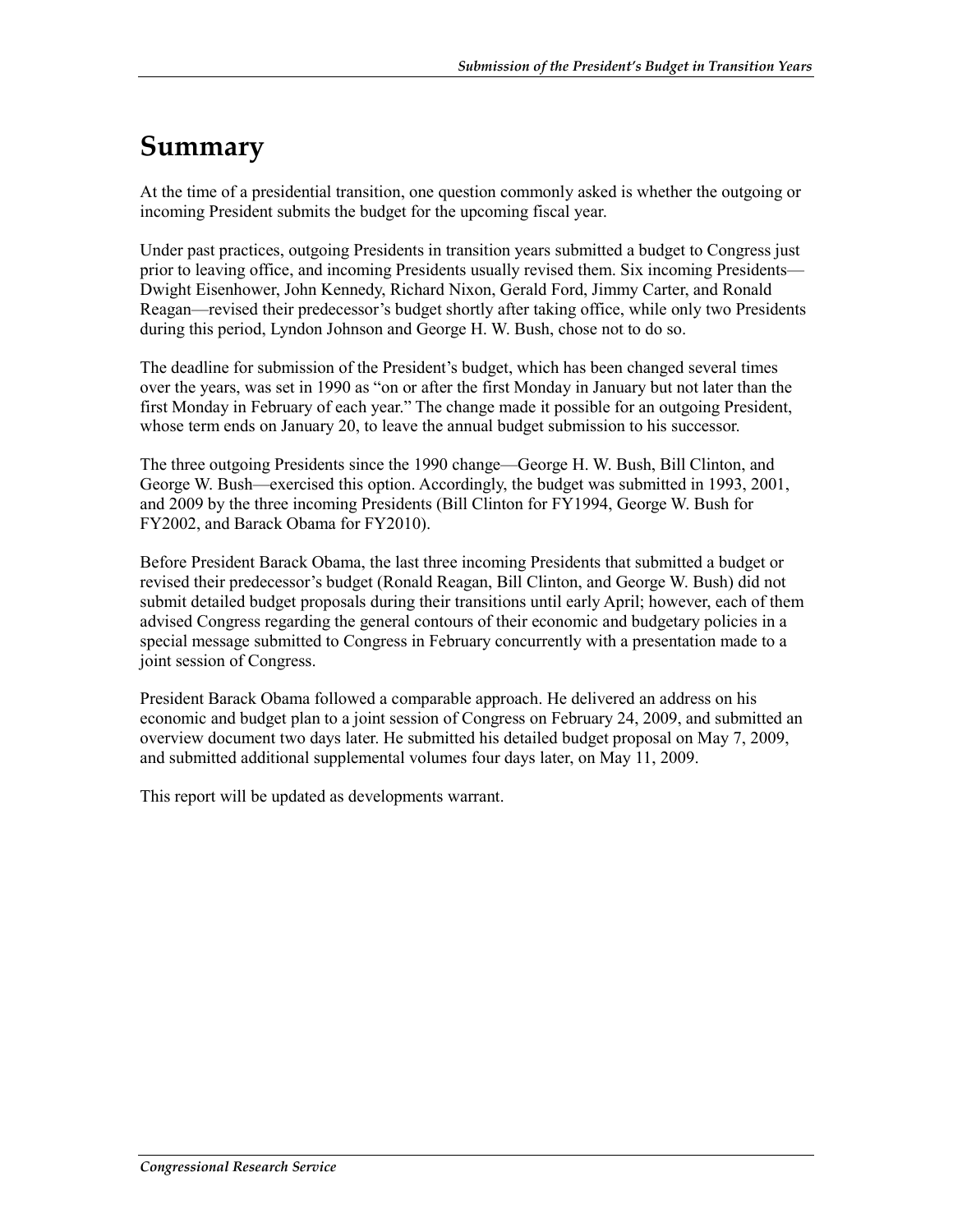## **Contents**

## **Tables**

| Table 1. Timing of Presidential Budget Submissions in Transition Years: Incoming Carter |  |
|-----------------------------------------------------------------------------------------|--|
|                                                                                         |  |

## **Contacts**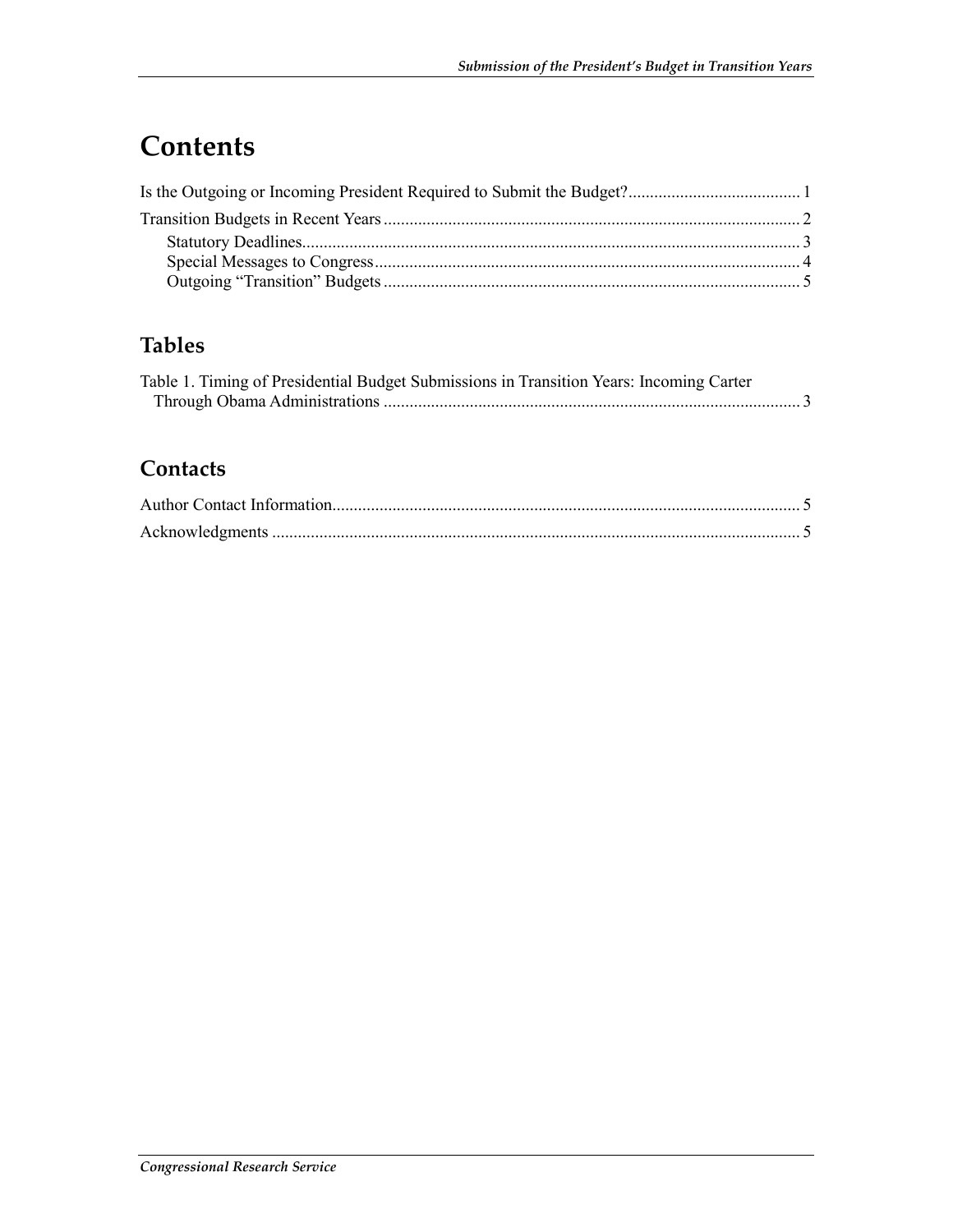hen a new Congress convenes in January, one of its first orders of business is to receive the annual budget submission of the President. Following receipt of the President's budget, Congress begins the consideration of the budget resolution and other budgetary **Legislation for the upcoming fiscal year, which starts on October 1.**<sup>1</sup> legislation for the upcoming fiscal year, which starts on October 1.<sup>1</sup>

The transition from one presidential administration to another raises special issues regarding the annual budget submission. Which President—the outgoing President or the incoming one—is required to submit the budget, and how will the transition affect the timing and form of the submission? The purpose of this report is to provide background information that addresses these questions.

## **Is the Outgoing or Incoming President Required to Submit the Budget?**

The Budget and Accounting Act of 1921, as amended, requires the President to submit a budget annually to Congress toward the beginning of each regular session  $(31 \text{ U.S.C. } §1105a)$ .<sup>2</sup> This requirement first applied to President Warren Harding for FY1923.

The deadline for submission of the budget, first set in 1921 as "on the first day of each regular session," has changed several times over the years:

- in 1950, to "during the first 15 days of each regular session"; $3$
- in 1985, to "on or before the first Monday after January 3 of each year (or on or before February 5 in 1986)";<sup>4</sup> and
- in 1990, to "on or after the first Monday in January but not later than the first Monday in February of each year."<sup>5</sup>

The 20<sup>th</sup> Amendment to the Constitution, ratified in 1933, requires each new Congress to convene on January 3 (unless the date is changed by the enactment of a law) and provides a January 20 beginning date for a President's four-year term of office. Therefore, under the legal framework for the beginning of a new Congress, the beginning of a new President's term, and the deadline for the submission of the budget, all outgoing Presidents prior to the 1990 change were obligated to submit a budget.

The 1990 change in the deadline made it possible for an outgoing President to leave the annual budget submission to his successor, an option which the three outgoing Presidents since then (George H.W. Bush, Bill Clinton, and George W. Bush) took.

<sup>1</sup> <sup>1</sup> For more information on the federal budget process, see CRS Report 98-721, *Introduction to the Federal Budget Process*, coordinated by Bill Heniff Jr.

<sup>2</sup> The Budget and Accounting Act of 1921 is P.L. 67-13.

 $3$  The 1950 change was made by the Budget and Accounting Procedures Act of 1950 (P.L. 81-784).

<sup>&</sup>lt;sup>4</sup> The 1985 change was made by the Balanced Budget and Emergency Deficit Control Act (P.L. 99-177).

 $<sup>5</sup>$  The 1990 change was made by the Budget Enforcement Act of 1990, which was included in the Omnibus Budget</sup> Reconciliation Act of 1990 (P.L. 101-508).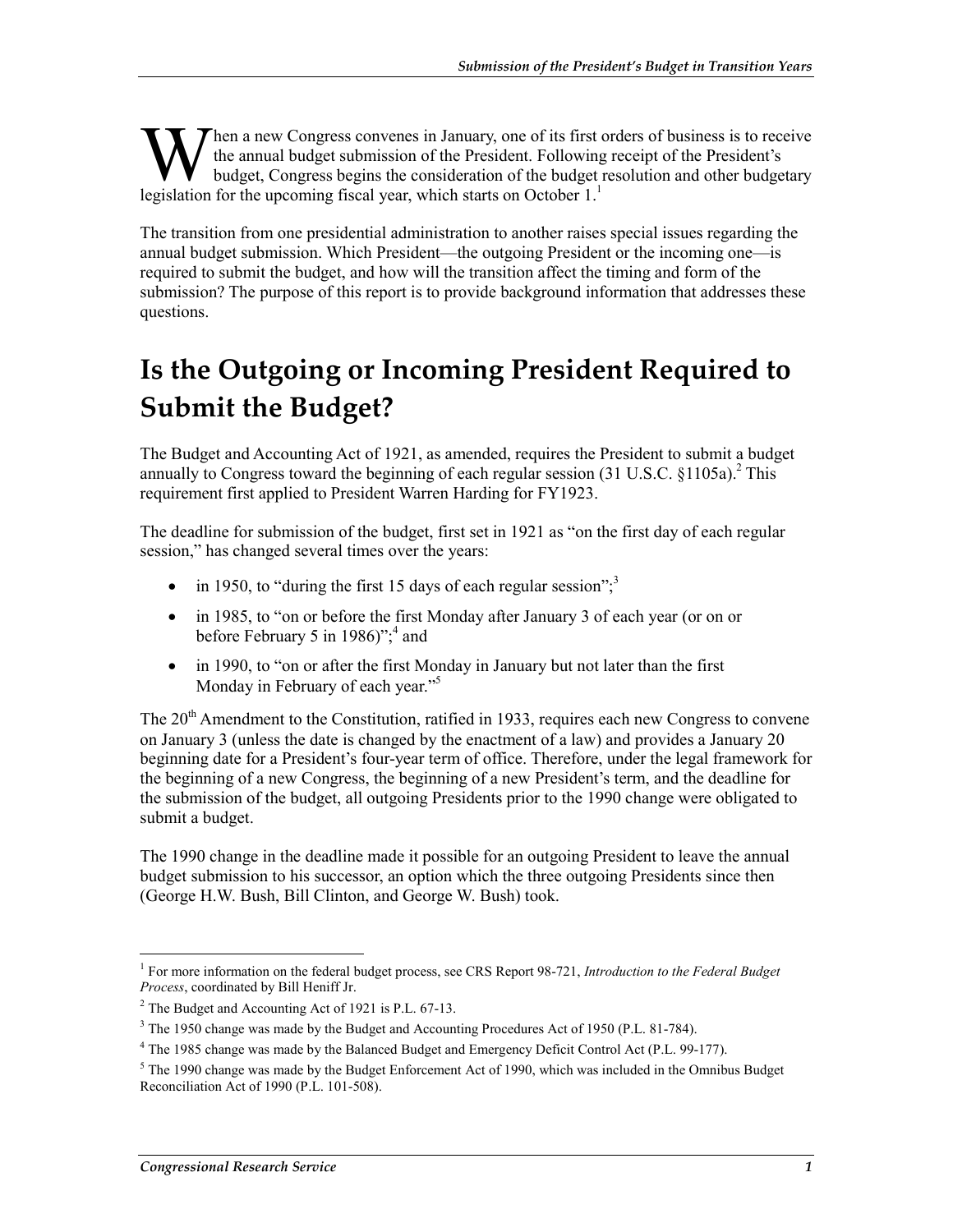Because President George H.W. Bush chose not to submit a budget for FY1994 (and was not obligated to do so), President Bill Clinton submitted the original budget for FY1994 rather than budget revisions. Similarly, the budget for FY2002 was submitted by the incoming President George W. Bush, rather than by outgoing President Bill Clinton. The Office of Management and Budget (OMB) provided considerable advance notice of the plan for FY2002.<sup>6</sup> President George W. Bush indicated early on that he would not submit a budget for FY2010. In announcing the decision, then-OMB Director Jim Nussle stated:

The FY2010 budget will be submitted by the next President. In order to lay the groundwork for the next Administration, we intend to prepare a budget database that includes a complete current services baseline and to gather information to develop current services program estimates for FY2010 from which the incoming Administration can develop its budget proposals.<sup>7</sup>

President Barack Obama submitted an overview of his budget, "A New Era of Responsibility: Renewing America's Promise" on February 26, 2009, two days after delivering an address on his economic and budget plan to a joint session of Congress. He submitted his *Appendix*, which contained detailed budget information on May 7, 2009, and additional supplemental volumes, including the *Analytical Perspectives* and the *Terminations, Reductions, and Savings* volume, on May 11, 2009.

Incoming Presidents, except for Warren Harding, Bill Clinton, George W. Bush, and Barack Obama, assumed their position with a budget of their predecessor in place. Under the 1921 act, Presidents may submit budget revisions to Congress at any time. Six incoming Presidents chose to modify their predecessor's budget by submitting revisions shortly after taking office: Dwight Eisenhower, John Kennedy, Richard Nixon, Gerald Ford, Jimmy Carter, and Ronald Reagan. Six incoming Presidents chose not to submit revisions: Calvin Coolidge, Herbert Hoover, Franklin Roosevelt, Harry Truman, Lyndon Johnson, and George H. W. Bush.<sup>8</sup>

## **Transition Budgets in Recent Years**

During the period beginning with the full implementation of the congressional budget process (in FY1977), six transitions of presidential administration have occurred. As **Table 1** shows, the three outgoing Presidents required to submit a budget during this period (Gerald Ford, Jimmy Carter, and Ronald Reagan) did so on or before the statutory deadline. The three Presidents who were not required to submit an outgoing budget (George H.W. Bush, Bill Clinton, and George W. Bush) each chose to leave the budget submission to his successor.

1

<sup>&</sup>lt;sup>6</sup> See Memorandum from Jacob J. Lew, Director of OMB, M-00-12, "Requirements for Development of the FY2002 Transition Budget," June 2, 2000, available at http://www.whitehouse.gov/omb/memoranda\_2000.

<sup>&</sup>lt;sup>7</sup> Memorandum from Jim Nussle, Director of OMB, M-08-17, "Requirements for the FY 2010 Budget Process," April 7, 2008, available at http://www.whitehouse.gov/omb/memoranda\_2008.

<sup>&</sup>lt;sup>8</sup> Presidents Coolidge and Hoover each assumed office with a reduced opportunity of time to submit budget revisions. President Coolidge assumed office on August 3, 1923, following the death of President Harding, which effectively prevented him from submitting budget revisions prior to the start of the fiscal year in July. President Hoover was the final President elected prior to the ratification of the Twentieth Amendment in 1933. Consequently, his term did not begin until March.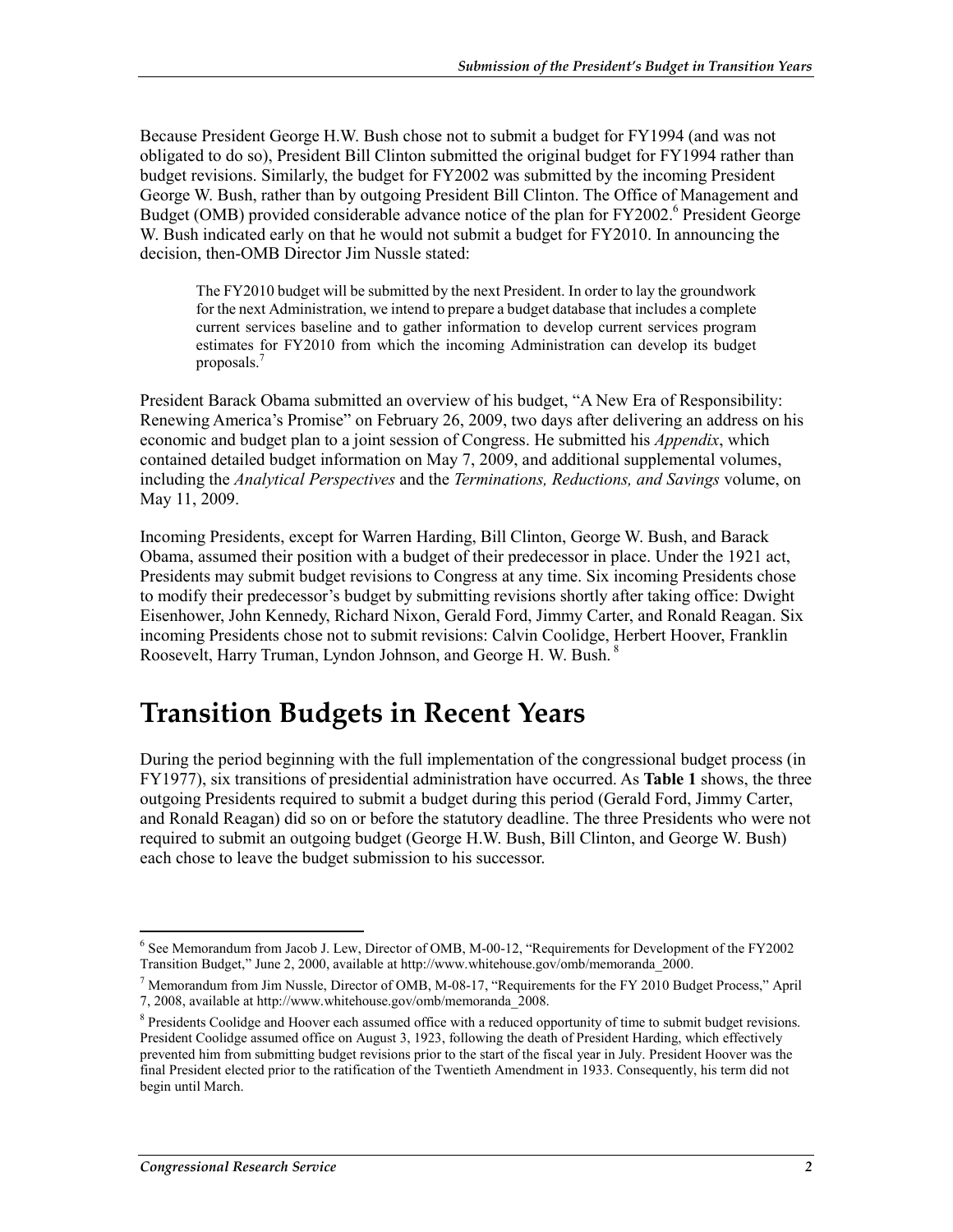Once the original budget for a fiscal year has been submitted, a President or his successor may submit revisions at any time. Two incoming Presidents during this period (Jimmy Carter and Ronald Reagan) submitted budget revisions and one (George H.W. Bush) did not. The FY1978 revisions by President Jimmy Carter (a 101-page document) were submitted on February 22 and the FY1982 revisions by President Ronald Reagan (an initial 159-page document and a subsequent 435-page document) were submitted on March 10 and April 7, respectively.

|                       | <b>Outgoing Presidenta</b> |                               |                  |                              | <b>Incoming Presidenta</b> |                               |                                   |
|-----------------------|----------------------------|-------------------------------|------------------|------------------------------|----------------------------|-------------------------------|-----------------------------------|
| <b>Fiscal</b><br>Year | <b>President</b>           | <b>Submitted</b><br>a Budget? | <b>Deadlineb</b> | Date of<br><b>Submission</b> | <b>President</b>           | <b>Submitted</b><br>a Budget? | Date of<br><b>Submission</b>      |
| 1978                  | Ford                       | Yes                           | $01 - 19 - 1977$ | $01 - 17 - 1977$             | Carter                     | Yes (budget<br>revisions)     | 02-22-1977                        |
| 1982                  | Carter                     | Yes                           | 01-20-1981       | $01 - 15 - 1981$             | Reagan                     | Yes (budget<br>revisions)     | $03 - 10 - 1981$ ,<br>$04-07-198$ |
| 1990                  | Reagan                     | Yes                           | 01-09-1989       | 01-09-1989                   | G.H.W.<br><b>Bush</b>      | No <sup>d</sup>               |                                   |
| 1994                  | G.H.W.<br>Bush             | No                            | 02-01-1993       | $-$ e                        | Clinton                    | Yes                           | 04-08-1993                        |
| 2002                  | Clinton                    | No                            | $02 - 05 - 2001$ | $-$ e                        | G.W. Bush                  | Yes                           | 04-09-2001                        |
| 2010                  | G.W. Bush                  | No                            | 02-02-2009       | _e                           | Obama                      | Yes                           | 05-07-2009                        |

| Table 1. Timing of Presidential Budget Submissions in Transition Years: |
|-------------------------------------------------------------------------|
| <b>Incoming Carter Through Obama Administrations</b>                    |

**Source:** Prepared by the Congressional Research Service.

- a. The incoming President replaced the outgoing President on January 20 of the applicable calendar year.
- b. The budgets for FY1978 and FY1982 were required to be submitted within 15 days after Congress convened; the budget for FY1990 was required to be submitted by the first Monday in January after Congress convened; and the budgets for FY1994, FY2002, and FY2010 were required to be submitted by the first Monday in February.
- c. President Reagan submitted an initial budget revision on March 10, 1981, and a more detailed budget revision on April 7, 1981.
- d. Although President George H.W. Bush did not submit a revision of President Reagan's FY1990 budget, he submitted a 193-page message to Congress (*Building a Better America*) in conjunction with a joint address to Congress on February 9, 1989. The message included revised budget proposals.
- e. Beginning in FY1992, the deadline for submission of the budget was the first Monday in February. Consequently, the outgoing President was not required to submit a budget for FY1994, FY2002, or FY2010.

#### **Statutory Deadlines**

In past years, Congress authorized the submission of a budget for a fiscal year after the statutory deadline by enacting a deadline extension in law. For example, the deadlines for submission of the budgets for FY1981, FY1984, and FY1986 were extended from mid-January to late-January or early-February by P.L. 96-186, P.L. 97-469, and P.L. 99-1, respectively. Beginning in the late 1980s, however, several original budgets have been submitted late without authorization. For FY1991, the budget was submitted a week after a deadline that already had been extended by law (P.L. 101-228). For FY1989, the budget was submitted 45 days after the deadline without the consideration of any measure granting a deadline extension.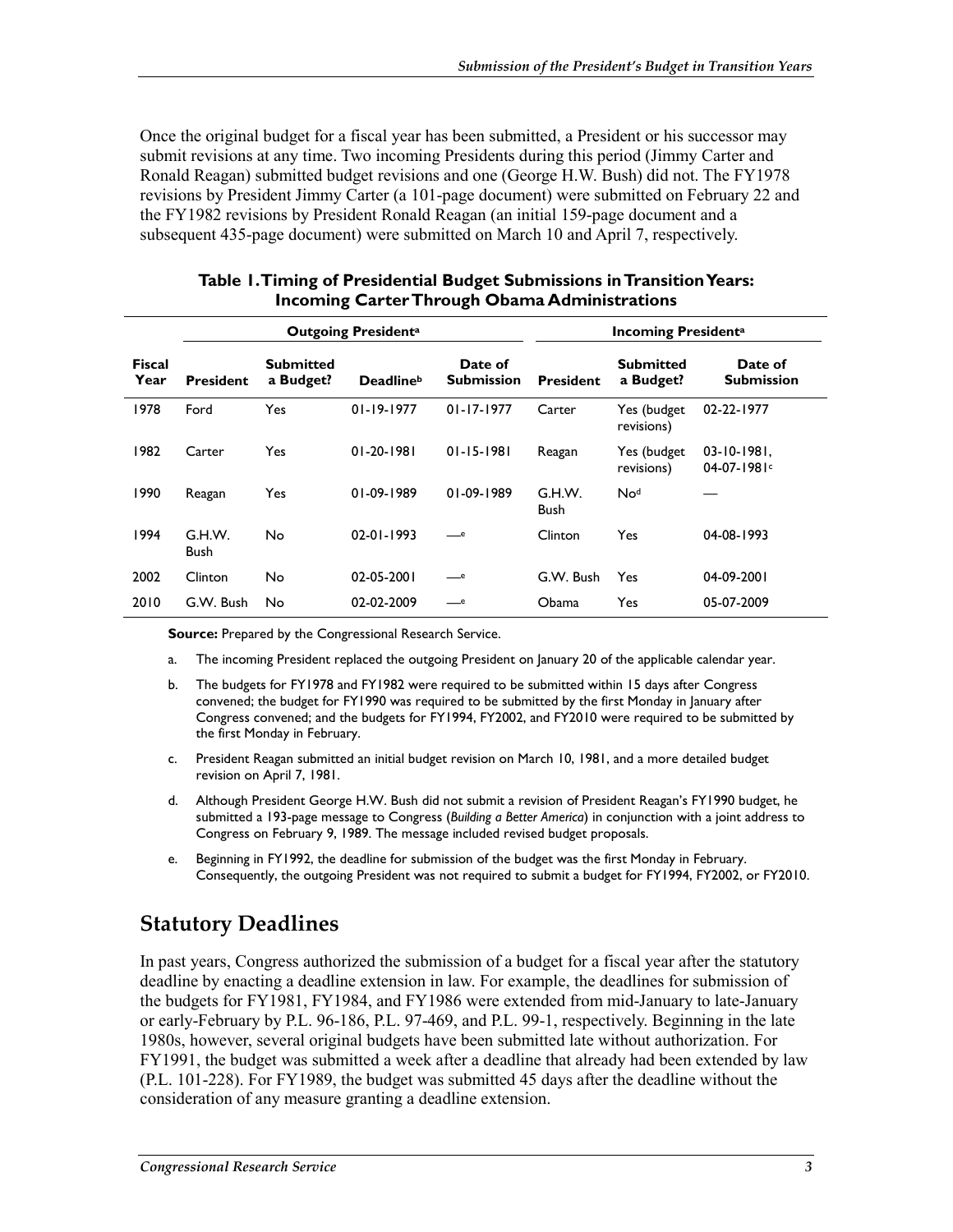The three most recent transition-year budgets (FY1994, FY2002, and FY2010) were submitted 66, 63, and 98 days beyond the deadline, respectively, without the consideration of a measure granting a deadline extension. Presidents Clinton and George W. Bush submitted the original budgets for FY1994 and FY2002 (on April 8, 1993, and April 9, 2001, respectively), and President Obama submitted the FY2010 budget on May 7, 2009.

#### **Special Messages to Congress**

Although Presidents Reagan, Clinton, George W. Bush, and Barack Obama did not submit detailed budget proposals until April or May of their first year in office, each of them advised Congress regarding the general contours of their economic and budgetary policies in special messages submitted to Congress in February. Though President George H. W. Bush did not submit an official revision of President Reagan's FY1990 budget, he submitted a message to Congress that contained many of the same elements as budget revisions that had been submitted by previous incoming Presidents. In conjunction, each incoming President since Ronald Reagan has presented his special message on the budget to a joint session of Congress.<sup>9</sup>

#### **Transition-Year Budgets: Special Messages to Congress, Incoming Carter Through Obama Administrations**

| February 22, 1977 | President Carter submitted a special message to Congress containing budget revisions for<br>FY1978. The 101-page document included proposed changes to the budget, as well as<br>updated budget summary tables. Unlike his successors, President Carter did not present his<br>proposals to a joint session of Congress.                                                   |
|-------------------|----------------------------------------------------------------------------------------------------------------------------------------------------------------------------------------------------------------------------------------------------------------------------------------------------------------------------------------------------------------------------|
| February 18, 1981 | President Reagan submitted a document containing an economic plan and initial budget<br>proposals for FY1982, America's New Beginning: A Program for Economic Recovery, in conjunction<br>with an address to a joint session of Congress.                                                                                                                                  |
| February 9, 1989  | President George H.W. Bush submitted a 193-page message Building a Better America, in<br>conjunction with a joint address to Congress. The message contained select modifications of<br>the FY1990 budget as well as proposals to reform the budget process.                                                                                                               |
| February 17, 1993 | President Clinton submitted to Congress a budgetary document, A Vision of Change for<br>America, to accompany his address to a joint session of Congress. The 145-page document<br>outlined the President's economic plan and provided select budget proposals for FY1994.                                                                                                 |
| February 28, 2001 | President George W. Bush submitted a 207-page budget summary for FY2002 to Congress, A<br>Blueprint for New Beginnings: A Responsible Budget for America's Priorities, the day after his<br>address to a joint session of Congress. The document contained the President's 10-year<br>budget plan, updated budget summary tables, and proposals for budget process reform. |
| February 26, 2009 | President Obama submitted a 134-page overview of the FY2010 budget, A New Era of<br>Responsibility: Renewing America's Promise, two days after delivering an address on his economic<br>and budget plan to a joint session of Congress. The document contained select proposals for<br>economic stimulus and updated budget summary tables.                                |

**Source:** Prepared by the Congressional Research Service.

1

<sup>&</sup>lt;sup>9</sup> While not technically State of the Union Addresses, these presentations contain many of the same elements and serve much the same purpose as the State of the Union. As such, they are frequently counted as State of the Union Addresses by scholars. For additional information, see CRS Report R40132, *The President's State of the Union Address: Tradition, Function, and Policy Implications*, by Colleen J. Shogan and Thomas H. Neale.